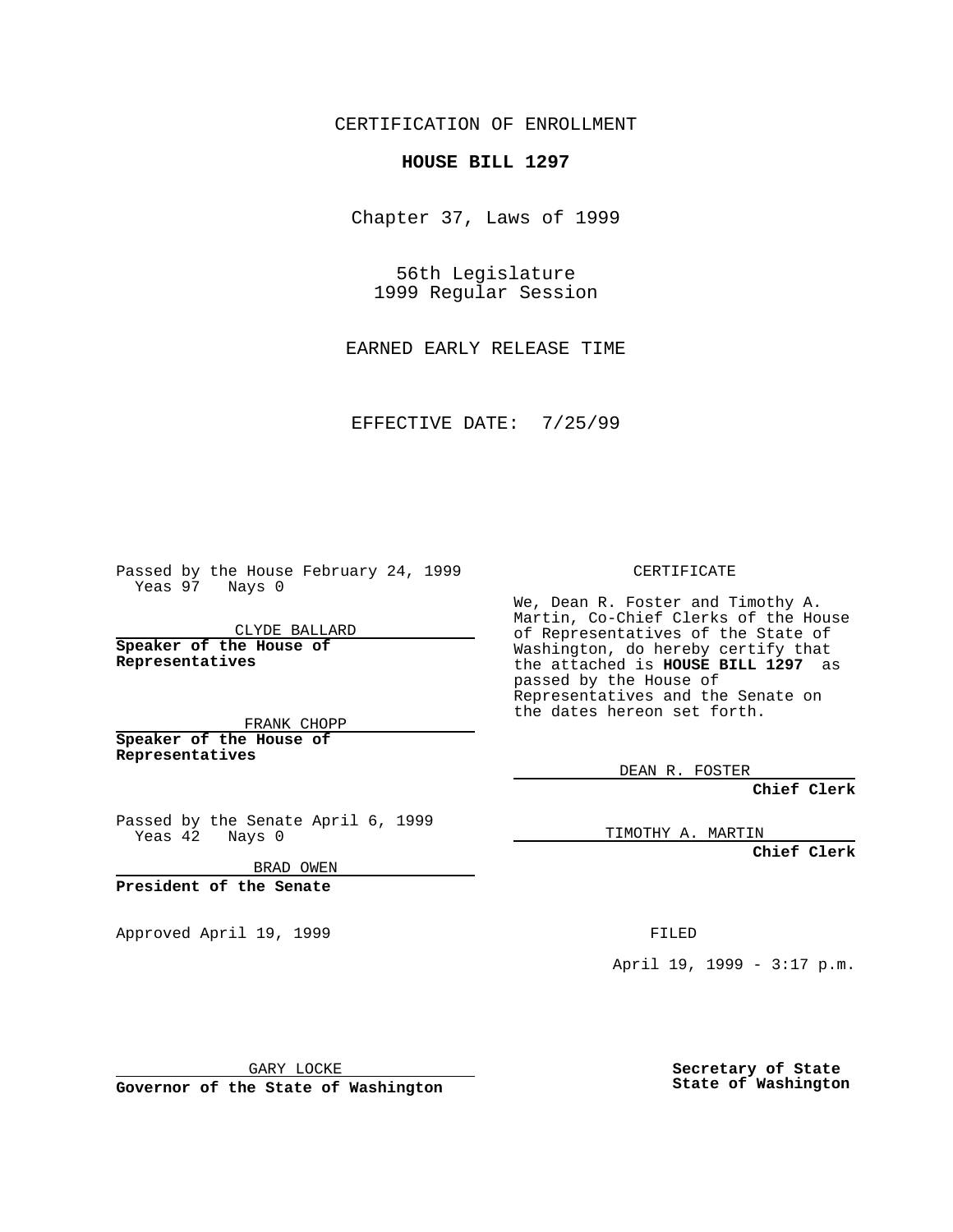## **HOUSE BILL 1297** \_\_\_\_\_\_\_\_\_\_\_\_\_\_\_\_\_\_\_\_\_\_\_\_\_\_\_\_\_\_\_\_\_\_\_\_\_\_\_\_\_\_\_\_\_\_\_

\_\_\_\_\_\_\_\_\_\_\_\_\_\_\_\_\_\_\_\_\_\_\_\_\_\_\_\_\_\_\_\_\_\_\_\_\_\_\_\_\_\_\_\_\_\_\_

Passed Legislature - 1999 Regular Session

**State of Washington 56th Legislature 1999 Regular Session**

**By** Representatives O'Brien, Ballasiotes, Lovick, Cairnes, Kagi, Campbell and Benson

Read first time 01/21/1999. Referred to Committee on Criminal Justice & Corrections.

 AN ACT Relating to earned early release time; and amending RCW 9.94A.150.

BE IT ENACTED BY THE LEGISLATURE OF THE STATE OF WASHINGTON:

 **Sec. 1.** RCW 9.94A.150 and 1996 c 199 s 2 are each amended to read as follows:

 No person serving a sentence imposed pursuant to this chapter and committed to the custody of the department shall leave the confines of the correctional facility or be released prior to the expiration of the sentence except as follows:

 (1) Except as otherwise provided for in subsection (2) of this section, the term of the sentence of an offender committed to a correctional facility operated by the department, may be reduced by earned early release time in accordance with procedures that shall be developed and promulgated by the correctional agency having jurisdiction in which the offender is confined. The earned early release time shall be for good behavior and good performance, as determined by the correctional agency having jurisdiction. The correctional agency shall not credit the offender with earned early release credits in advance of the offender actually earning the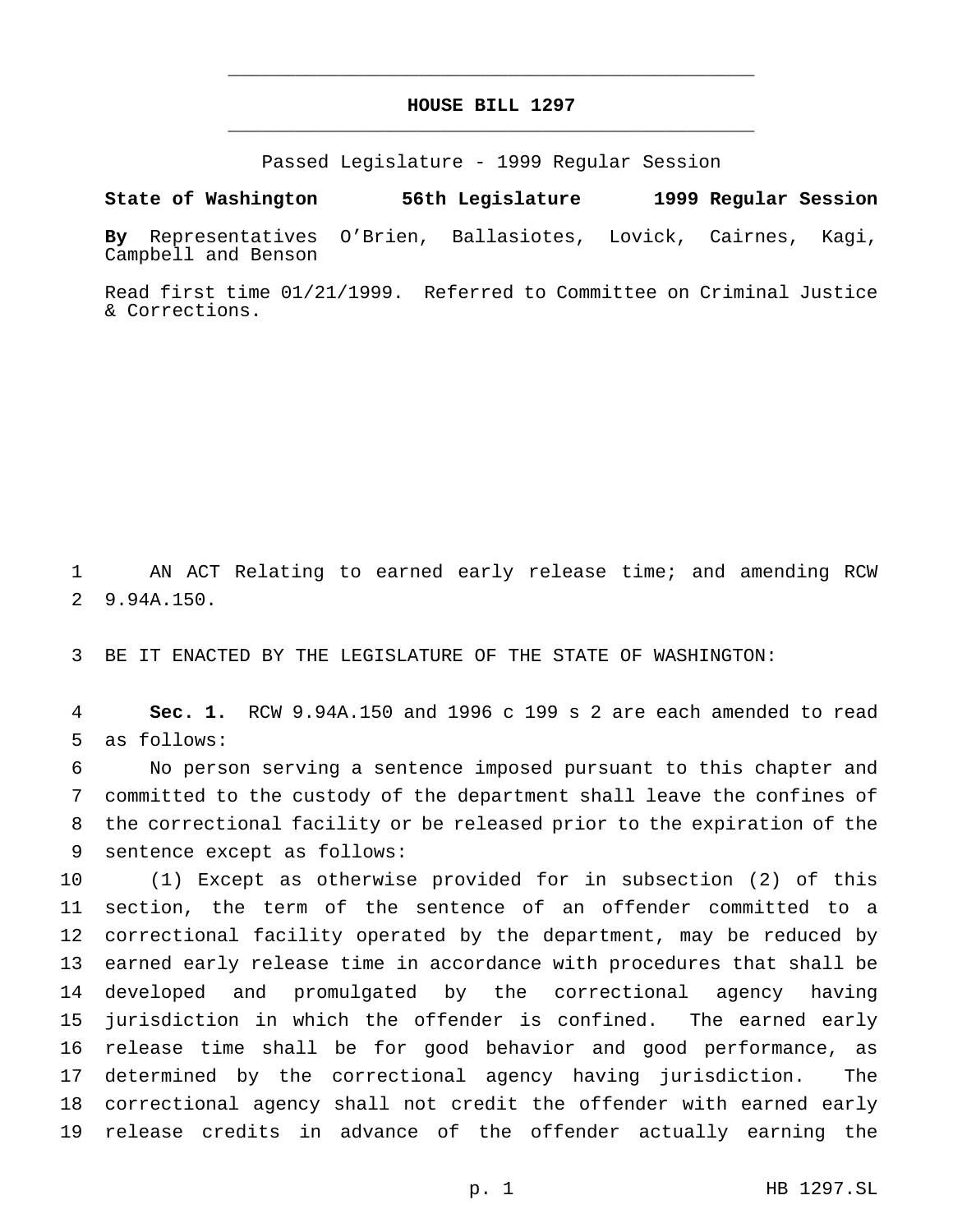credits. Any program established pursuant to this section shall allow an offender to earn early release credits for presentence incarceration. If an offender is transferred from a county jail to the department of corrections, the county jail facility shall certify to the department the amount of time spent in custody at the facility and the amount of earned early release time. In the case of an offender who has been convicted of a felony committed after July 23, 1995, that involves any applicable deadly weapon enhancements under RCW 9.94A.310 (3) or (4), or both, shall not receive any good time credits or earned early release time for that portion of his or her sentence that results from any deadly weapon enhancements. In the case of an offender 12 convicted of a serious violent offense, or a sex offense that is a 13 class A felony, committed on or after July 1, 1990, the aggregate earned early release time may not exceed fifteen percent of the sentence. In no other case shall the aggregate earned early release time exceed one-third of the total sentence;

 (2) A person convicted of a sex offense or an offense categorized as a serious violent offense, assault in the second degree, vehicular homicide, vehicular assault, assault of a child in the second degree, any crime against a person where it is determined in accordance with RCW 9.94A.125 that the defendant or an accomplice was armed with a deadly weapon at the time of commission, or any felony offense under chapter 69.50 or 69.52 RCW may become eligible, in accordance with a program developed by the department, for transfer to community custody status in lieu of earned early release time pursuant to subsection (1) of this section;

 (3) An offender may leave a correctional facility pursuant to an authorized furlough or leave of absence. In addition, offenders may leave a correctional facility when in the custody of a corrections officer or officers;

 (4) The governor, upon recommendation from the clemency and pardons board, may grant an extraordinary release for reasons of serious health problems, senility, advanced age, extraordinary meritorious acts, or 34 other extraordinary circumstances;

 (5) No more than the final six months of the sentence may be served in partial confinement designed to aid the offender in finding work and reestablishing himself or herself in the community;

38 (6) The governor may pardon any offender;